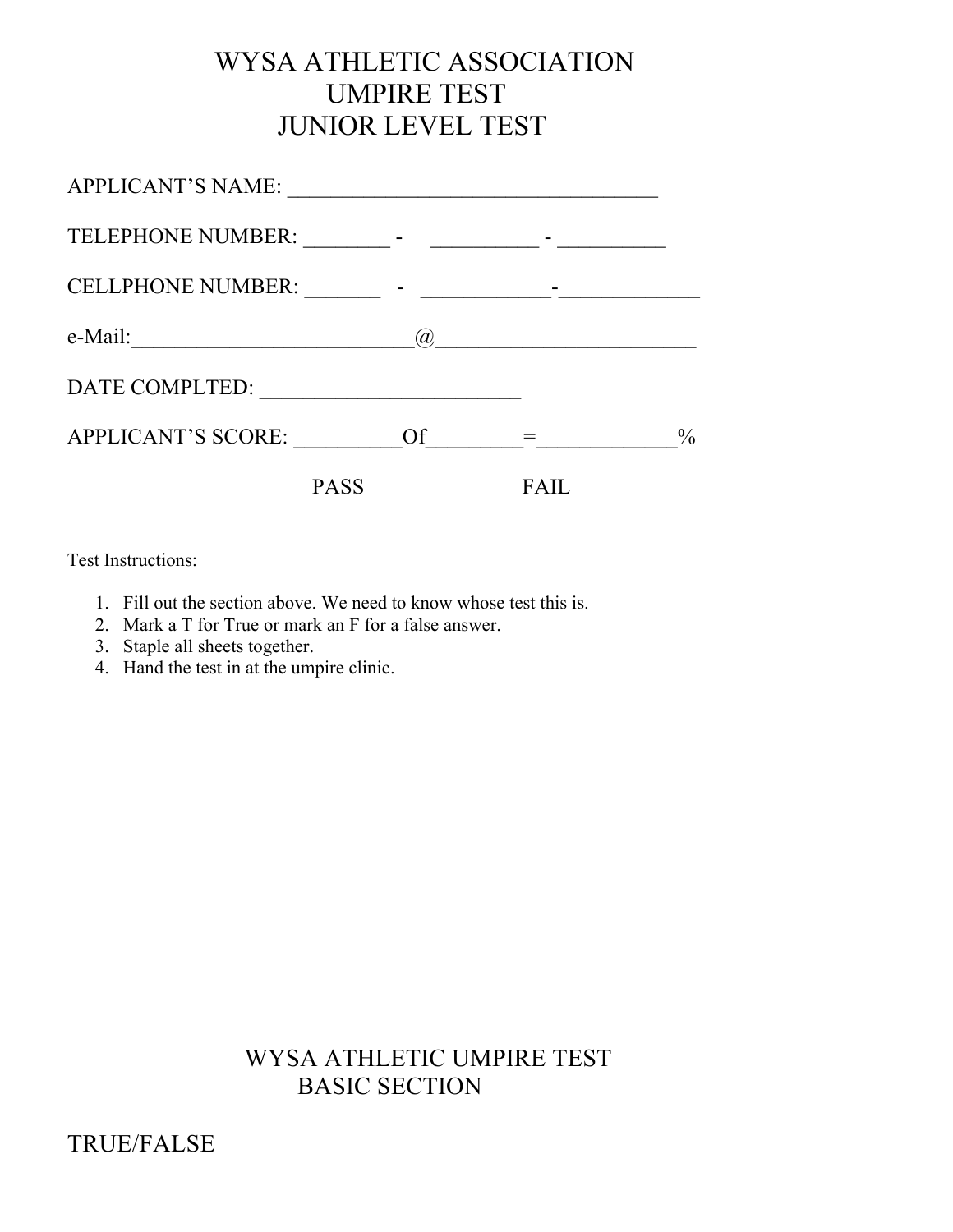1. A runner must wait to tag up until a fly ball is touched by a fielder.

2. A batted ball that stops on the foul line before being touched is a foul ball.

3.\_\_\_\_\_\_\_A batted ball that hits the plate then goes to the pitcher is a foul ball.

4.\_\_\_\_\_\_\_A batted ball that hits first base and then hits the fence in foul territory is foul.

5.\_\_\_\_\_\_\_A pitch that is batted and hits the batter on the leg while he is still in the batter's box is a foul ball.

6.\_\_\_\_\_\_\_A ball that hits the foul pole and bounces into fair territory is a foul ball.

7. A ball that stops on the plate is a foul ball.

8. A batted ball that rolls up the first base line in foul territory and hits a rock, and then rolls into fair territory and stops before reaching first base is a foul ball.

9.\_\_\_\_\_\_\_A batted ball that rolls up the first base line in foul territory and hits a bat weight that causes the ball to roll into fair territory and stop before reaching first base is a foul ball.

10. The batter hits a line drive that goes past third base over fair territory and the lands in foul territory. This ball is foul.

11. The batter hits a ground ball that goes past third base over fair territory and then lands in foul territory. This is a foul.

12. The batter hits a ground ball that bounces in fair territory and then moves into the air over foul territory before reaching third base. The third baseman is standing with his feet in fair territory and catches the ball over foul territory. The ball is fair.

13. A slow grounder bounces into fair territory then bounces in foul territory, and then stops untouched on the foul line. This ball is fair.

14. The location of the ball and not of the fielder determines whether a ball is fair or foul.

15.\_\_\_\_\_A foul tip is a pitch that goes sharp and direct from the bat to the catcher's glove or hand and is caught.

16.\_\_\_\_\_A foul tip is a dead ball just like any other foul ball.

.

17. A pitch which strikes the batter as the batter swings at it is a strike.

18. A pitch which strikes the batter as the batter swings at it is a dead ball.

19.\_\_\_\_\_A pitch which bounces on the ground before home plate and crosses over the plate in the strike zone is a strike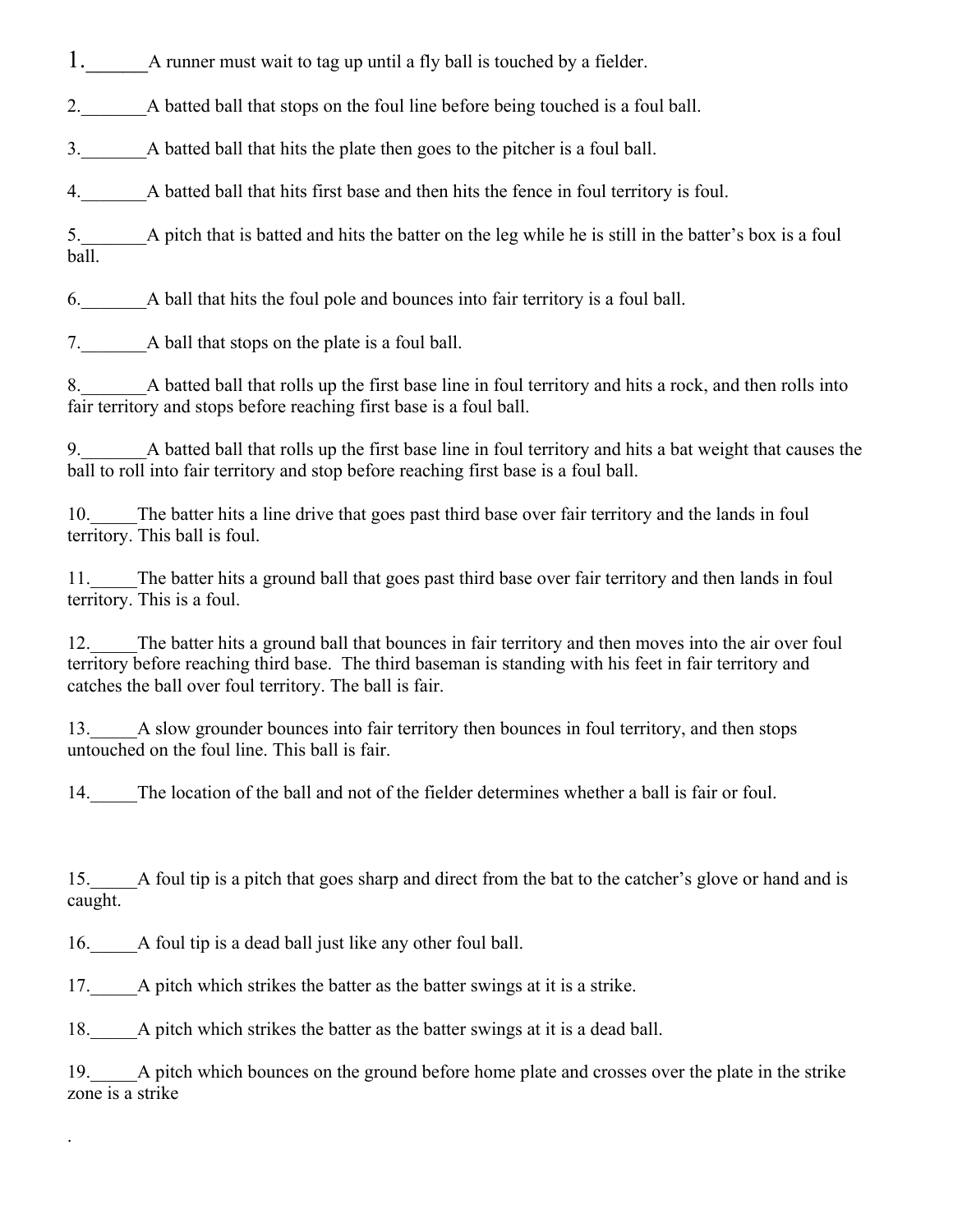#### 4.0 STARTING AND ENDING A GAME

20.\_\_\_\_\_\_The umpire can put the ball in play if any fielder, other then the catcher is standing in foul territory.

21.\_\_\_\_\_A player, manager, or coach may make intentional contact with an umpire.

22. A protest may be filed on a misapplication of the rule.

23.\_\_\_\_\_A protest may not be filed on a judgment call by the umpire.

24. The players of the home team shall take their defensive positions, the first batter of the visiting team shall take his position in the batter's box, the umpire shall call "play" and the game shall start.

## 5.0 PUTTING THE BALL IN PLAY, LIVE BALL

25.\_\_\_\_\_ If a thrown ball accidentally touches a coach, the ball is live.

26.\_\_\_\_\_If a thrown ball accidentally touches an umpire, the ball is dead.

27.\_\_\_\_\_A fair ball which touches an umpire after passing the pitcher is a live ball.

28.\_\_\_\_\_The plate umpires interferes with the catchers throw to retire a runner and the throw puts the runner out. The ball is dead.

29. A fair ball goes through, or by, an infielder and touches a runner immediately back of the fielder. The ball is live and the runner is not out.

30.\_\_\_\_A fair ball is deflected by a fielder and strikes a runner. The runner is out and the ball is dead.

31. After a ball becomes dead, play does not resume until the umpire calls "play"

32.\_\_\_\_\_A ball is hit foul. The catcher retrieves the ball and throws the ball over the pitcher's head and into center field. Any runners on base may advance.

## 6.0 THE BATTER

33.\_\_\_\_\_ The pitcher starts his windup and the batter steps out of the batter's box. The pitcher completes the pitch. The umpire should call a balk.

34.\_\_\_\_\_Once the pitcher starts his windup, the umpire shall not call time at the request of the batter.

35.\_\_\_\_\_With no runners on base, if the pitcher starts his pitching motion and then stops because the batter steps out of the batter's box, an illegal pitch should be called.

36. The batter may not stand with one or more feet touching the lines of the batter's box.

37. The lines of the batter's box are in the batter's box.

38. A batter is not out if he bunts foul with two strikes.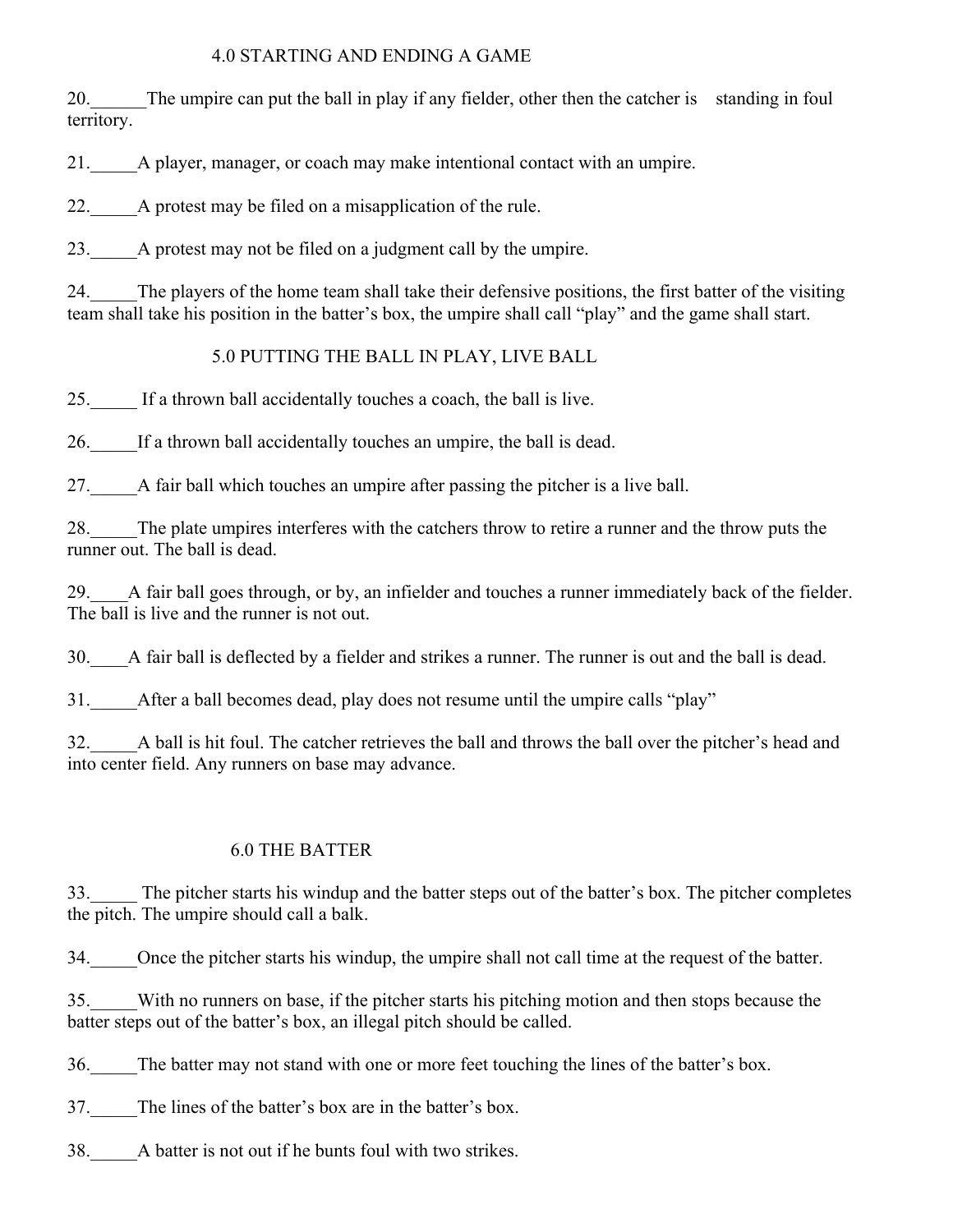39.\_\_\_\_\_A batter's out if he hits a ball while one foot is touching the ground completely out of the batter's box.

40. A batter can legally step from one batter's box to the other when the pitcher is not in position to pitch.

41. A batter can not change batters boxes between pitches.

42.\_\_\_\_\_If a batter bats out of order and is not noticed until a pitch is thrown to the next batter, his turn at bat is allowed and the proper batter is the one listed on the batting order behind him.

43. The pitch bounces and then strikes the batter who does not swing. The ball is dead and the batter is awarded first base.

44.\_\_\_\_\_If a catcher interferes with the batter, this is catcher interference.

45.\_\_\_\_\_If catcher interference is called and a play occurs after the interference, the offensive manager may choose to take either the penalty for catcher interference or the result of the play.

46.\_\_\_\_\_If catcher interference is called and a play occurs after the interference the umpire should IMMEDIATELY call interference the ball is dead.

47.\_\_\_\_\_\_A fair ball bounces over the outfield fence. The batter and all runners on base are allowed to advance two bases from where they were when the ball bounced over the fence.

48. If a fielder deflects a fair ball over the fence in fair territory after it has bounced the batter and all runners are allowed to advance two bases from where they were when the pitch was thrown.

#### 7.0 THE RUNNER

49.\_\_\_\_\_If two runners occupy the same base at the same time; the trailing runner must leave the base.

50. If two runners occupy the same base at the same time, the runner who was there last is automatically out.

51. If a fielder throws his glove at a batted ball and the glove touches the ball, the batter and all runners get to advance three bases.

52. If a fielder catches the ball with his hat, the batter is out.

53.\_\_\_\_If an outfielder throws the ball out of play; the runners are allowed to advance two bases from the base they last touched before the throw was made.

54. If a base comes loosed during play; the runners must touch the base anyway.

55. A runner is out if he passes the runner in front of him.

56.\_\_\_\_If a batted ball hits the runner before passing a fielder other then the pitcher the runner is out and the ball is dead.

57. If a batted ball hits a runner while he is standing on a base in fair territory he is out unless the ball is infield fly.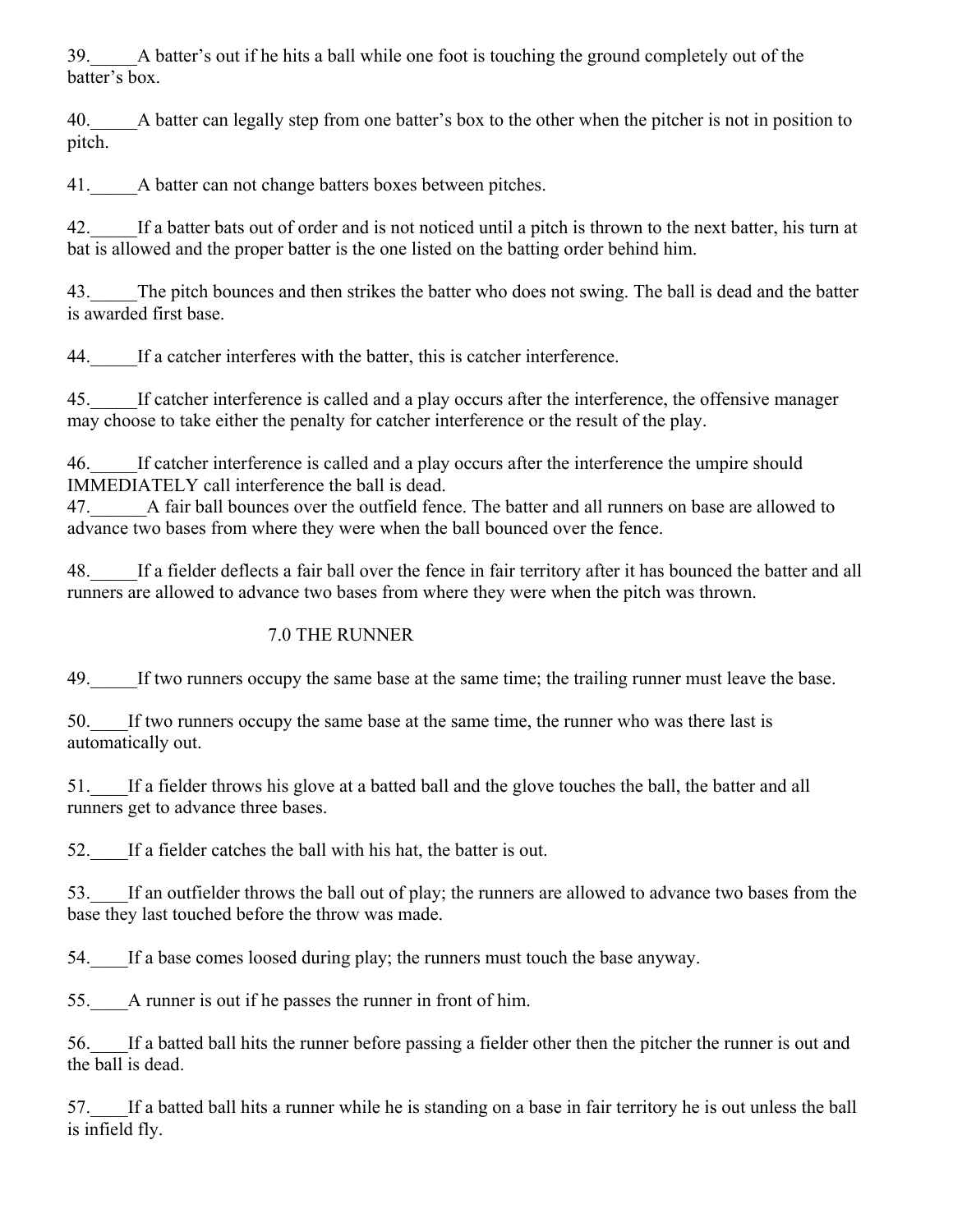58.\_\_\_\_If a fielder is trying to make a play on a batted ball and the runner just barely touches the fielder that is legal.

59. If a fielder is trying to make a play on a batted ball and the runner runs in front of the fielder without slowing down or stopping the runner has not interfered and he is not out.

60.\_\_\_\_If the batter hits the ball into fair territory and drops his bat and accidentally hits the ball the batter is out and the ball is dead.

61.\_\_\_\_\_If a runner is standing on Third Base in foul territory and a batted ball hits him he is out because Third Base is in fair territory.

62.\_\_\_\_A runner is out when after a fly ball is caught he fails to tag up and either he or the base he left is tagged.

63.\_\_\_\_A runner is out for failing to tag up this is a force play.

64.\_\_\_\_A runner is out if a coach physically assists him in advancing or returning to any base.

65.\_\_\_\_A runner may go more than 3 feet out of the base line to avoid a fielder trying to field a batted ball.

66.\_\_\_\_WYSA uses USSSA rules for baseball with additional modifications by WYSA

67.\_\_\_\_USSSA rules do not apply to softball.

68.\_\_\_\_Any player, coach, or manager threatening an umpire is subject to disbarment.

69.\_\_\_\_A Bantam 1 division bases are 65 feet apart and the pitching distance is 45 feet.

70. Metal spikes are allowed in the juvenile division.

71. All games of any age are 7 innings but no new inning starts after 1 and 45 minutes.

72. A team may not start a game with 8 (eight) players.

73.\_\_\_\_In a machine pitch game, if the batted ball hits the machine the ball is in play.

74.\_\_\_\_If a tag play is evident the runner must slide or seek to avoid contact.

75.\_\_\_\_A courtesy runner is allowed only for pitchers and catchers.

76.\_\_\_\_A courtesy runner must be the player that made the last out unless the last out is a pitcher or catcher.

77. Free substitution is allowed.

78. Four balls must be thrown for an intentional walk.

79.\_\_\_\_All teams must bat the entire roster of players unless a player is injured.

80. In a machine pitch game, the defensive player playing the pitcher's position may not play in front of the pitching machine.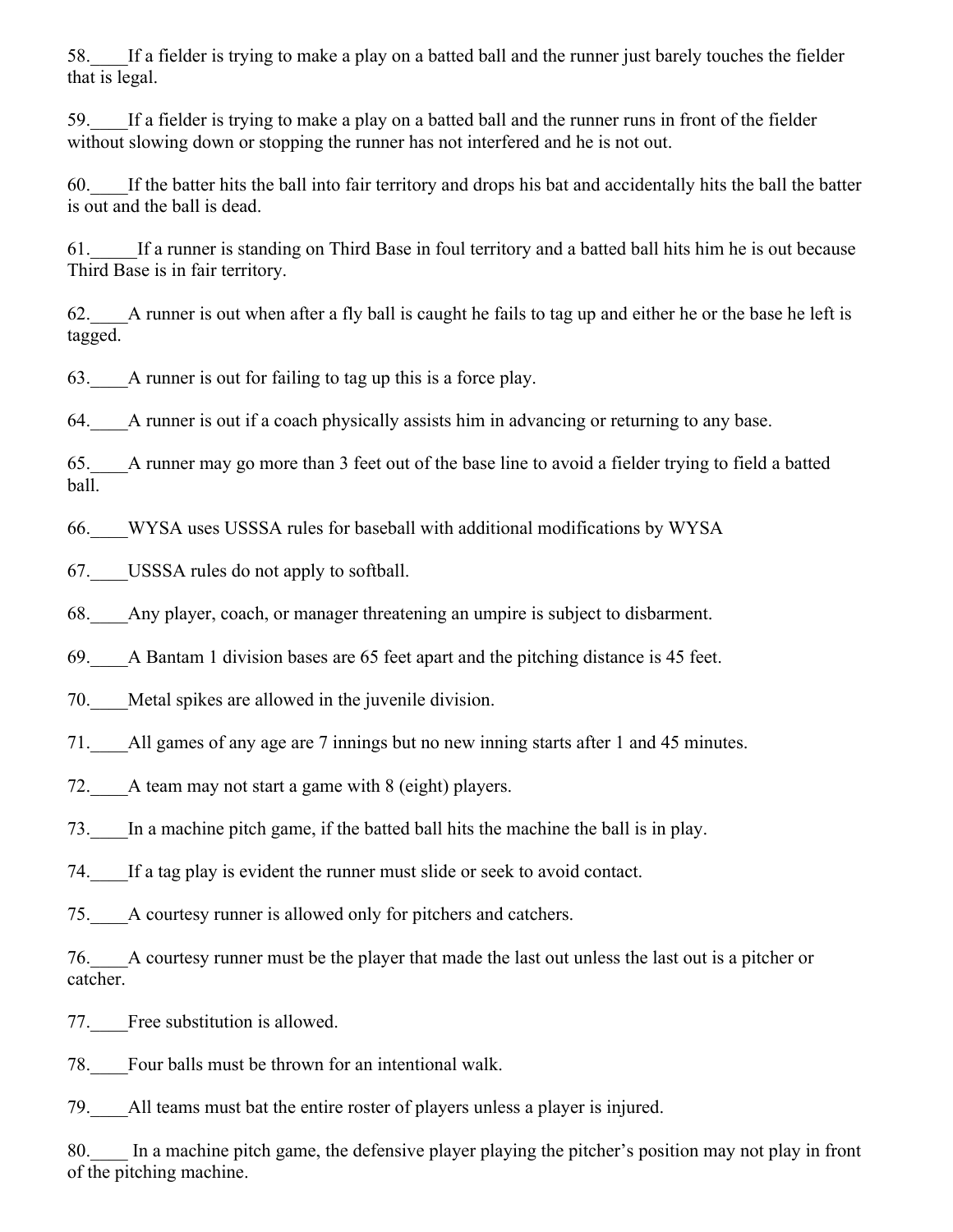81. One out=1/3 inning. Two outs=2/3 inning. 3 outs= 1 full inning.

82. Bantam 1 pitchers may only pitch 3 innings per game.

83. All games Pixie and younger have a 5 run per inning limit.

84. A forfeit shall be declared if a team does not have 8 players 15 minutes after the scheduled game time.

85.\_\_\_\_A new inning begins after the team at bat takes the field.

86.\_\_\_\_In a machine pitch game walks are not allowed.

87.\_\_\_\_In a machine pitch game, a hit batsman is not allowed to go to first base.

88. WYSA umpires may wear sandals if they are on the field.

89. WYSA umpires should be at the field no later then 30 minutes before game time.

90. WYSA umpires do not need a watch they can use a cell phone instead.

91. WYSA umpires are responsible for re- setting bases and rubber if a different distance is required for the next game they are umpiring.

92. WYSA umpires should return their equipment to the equipment box after their games.

93. You must turn in a time card to get paid.

94. If you can not umpire a game you are responsible for finding a substitute.

95.\_\_\_\_WYSA umpires must return the pitching machine to the shed if it is not going to be used for the next game or if the game is last of the day.

96.\_\_\_\_If your game is the last of the day on that field you can leave the bases on the field.

97. White shorts or shoes are not allowed for umpires.

98. It is important to look like an umpire on the field.

99. Every effort should be made to start games on time.

100. If a WYSA umpire is improperly dressed, the umpires rating and pay rate may be lowered by the umpire in chief.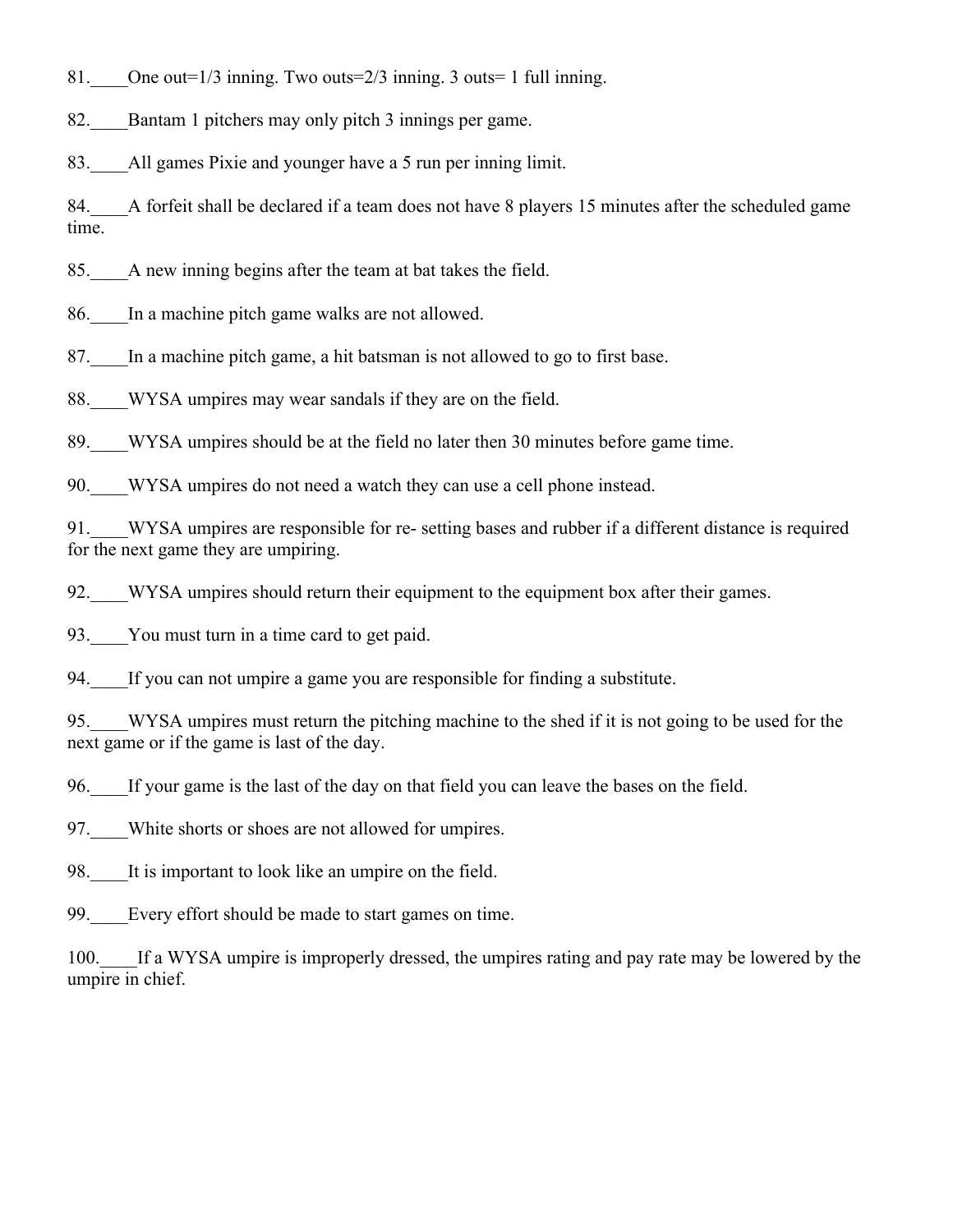# WYSA ATHLETIC ASSOCIATION UMPIRE TEST SENIOR LEVEL TEST

| <b>PASS</b>                                          |                                           |               |
|------------------------------------------------------|-------------------------------------------|---------------|
| APPLICANT'S SCORE:                                   | Of                                        | $\frac{0}{0}$ |
| DATE COMPLTED:                                       |                                           |               |
| e-Mail:<br><u> 1980 - Jan Barbara, manazarta da </u> | (a),                                      |               |
| <b>CELLPHONE NUMBER:</b>                             |                                           |               |
| TELEPHONE NUMBER:                                    | <b>Service Contract Contract Contract</b> |               |
| <b>APPLICANT'S NAME:</b>                             |                                           |               |

Test Instructions:

- 1. Fill out the section above. We need to know whose test this is.
- 2. Mark a T for true mark a F for a false answer.
- 3. Staple all sheets together.
- 4. Hand the test in at the umpire clinic.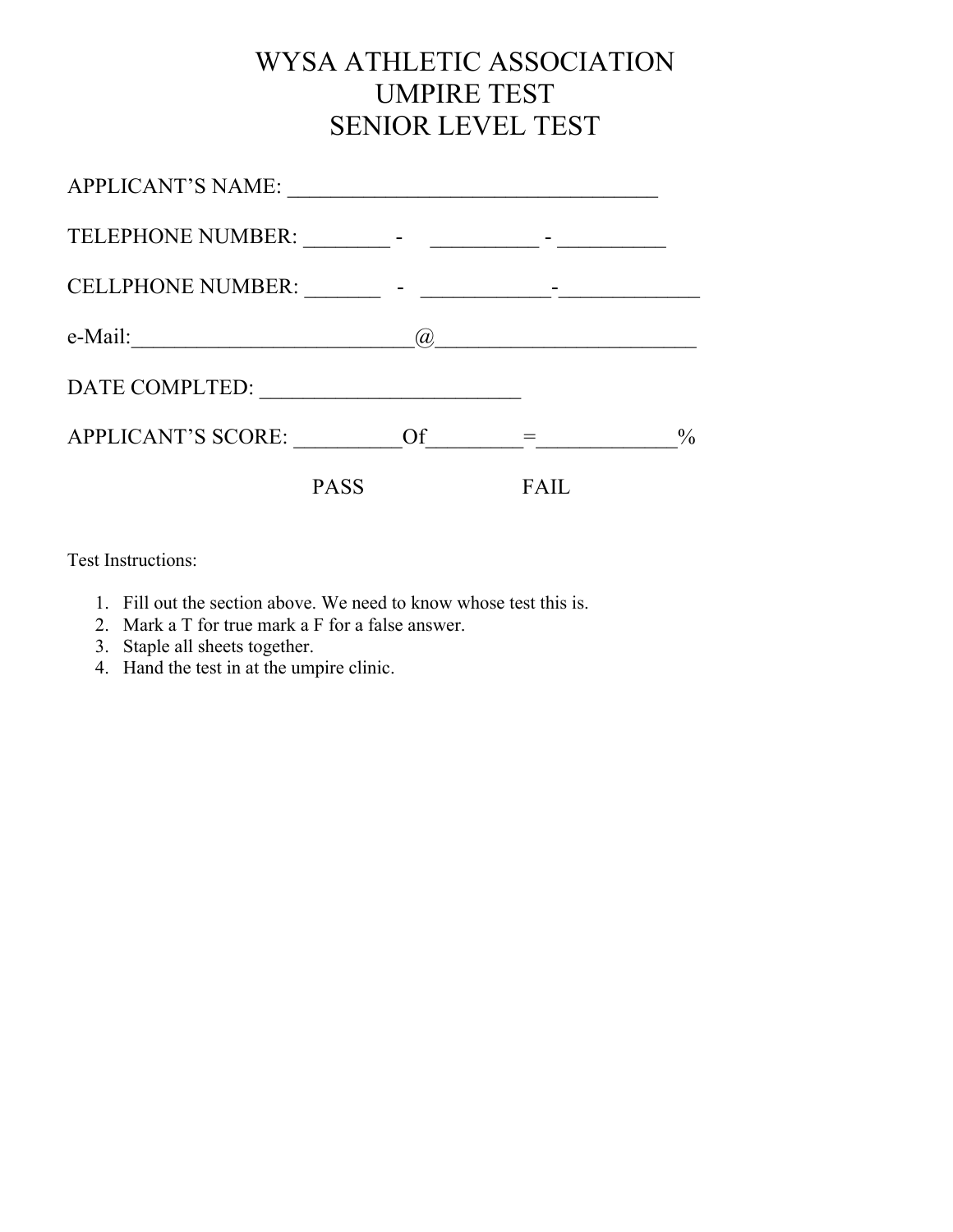#### WYSA ATHLETIC ASSOCIATION UMPIRE TEST ADVANCE SECTION

#### 2.00 Definitions

1.\_\_\_\_A balk is an illegal act by the pitcher with a runner or runners on base which entitles all runners to advance one base.

2. A pitch that is delivered when the pitcher's pivot foot is not in contact with the pitcher's plate is an illegal pitch.

3.\_\_\_\_An illegal pitch is a balk with men on base.

4.\_\_\_\_If an infield fly is declared and it falls untouched and crosses the foul lines before first or third base the batter is still out.

5.\_\_\_\_If an infield fly is declared the ball is dead when caught.

6.\_\_\_\_An infield fly can not be called on a bunted ball.

7.\_\_\_\_An infield fly can not be called with a runner on first base only and one out.

8. An infield fly can be called with runners on first and second base and one out.

9. An infield fly can be called with runners on First and Second base and two out.

10. A line drive can not be an infield fly.

11. Runners are not allowed to advance on an infield fly.

12. When the infield fly is called runners may advance on a dropped ball but they must tag up.

13. When the infield fly is called runners may advance on a caught fly ball but they must tag up.

14.\_\_\_\_A pitcher's pivot foot is that foot in contact with the pitcher's plate when he delivers a pitch.

15.\_\_\_\_A fielder may tag a base with any part of his body if he is holding the ball in his hand or glove.

16. Offensive interference occurs when the team at bat interferes with hinders or impedes any fielder attempting to make a play.

17. An umpire can not be guilty of interference.

18. The ball is dead when interference is called.

19. Obstruction is the act of a fielder hindering a runner.

20. A fielder dives for a batted ball and misses. He lays on the ground and the runner trips over him. He is guilty of obstruction.

21. A Batter is out if an infield fly is declared unless the ball is not caught.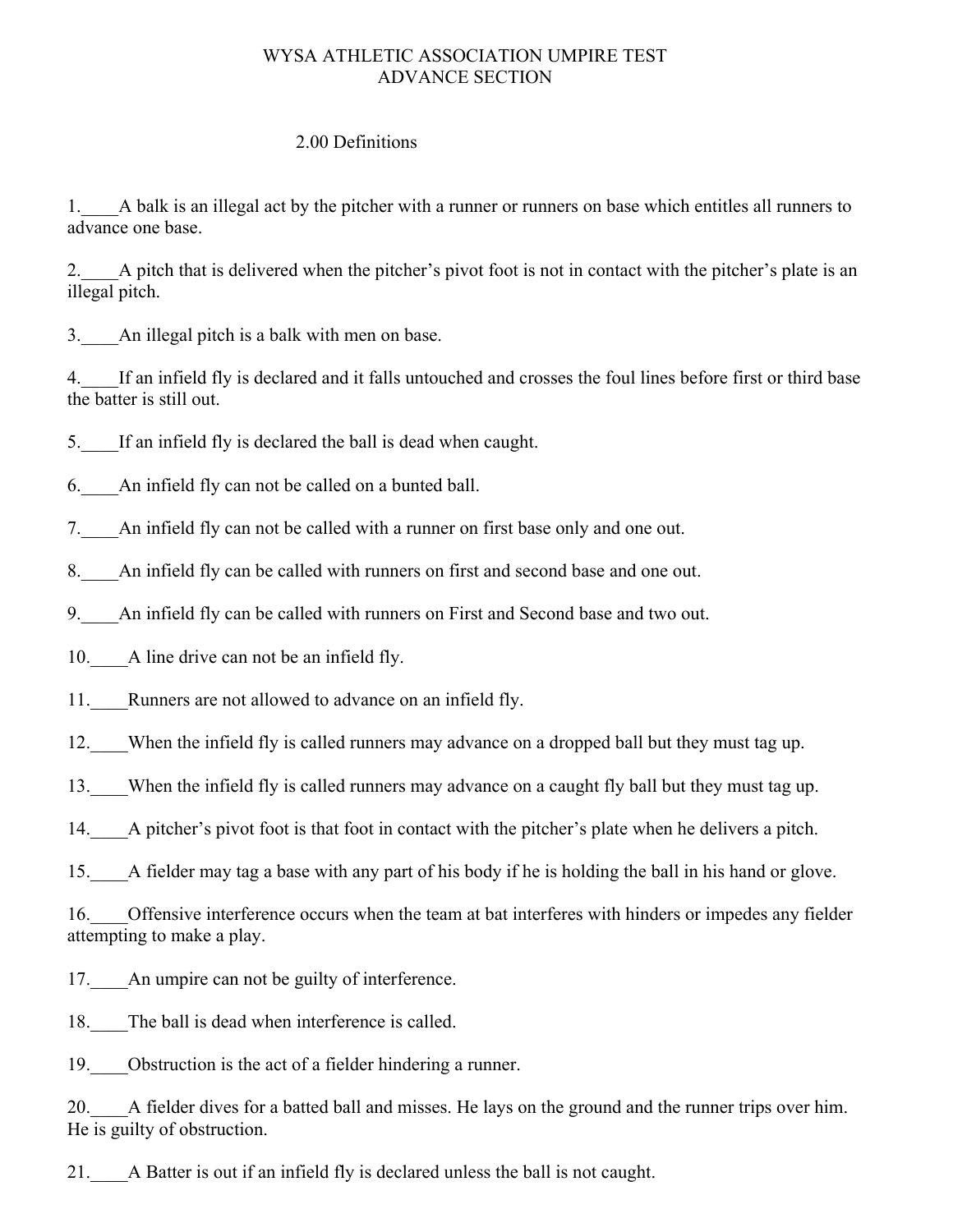22. A Batter is out if the third strike is not caught by the catcher when first base is occupied and there are less then two out.

23.\_\_\_\_A runner is stealing third base and the batter stands in the batter's box and does nothing. The catcher's throw hits the batter. The batter is out and the runners must return to their place at time of pitch.

24. The batter swings and misses and falls over the plate. A runner is trying to steal second base. The batter bumps the catcher as he tries to throw and the throw is wild, allowing the runner to score. The batter is out.

25.\_\_\_\_The umpire calls a strike three but the pitch is not caught. First base is occupied. The batter may run for first regardless of number of outs.

26.\_\_\_\_A batter may run after the third strike called by the umpire is not caught if there are two outs whether first base is occupied or not.

27.\_\_\_\_If a batter is batting out of turn and it is discovered while the batter is still at bat, the batter is called out.

28. When a batter is found to be batting out of turn, the proper batter and not the improper one is the batter who is called out.

29.\_\_\_\_If a batter bats out of turn and is called out or reaches base safely and a pitch is thrown to the next batter, the batter who just finished his at bat is now legal and the proper batter is the one who is supposed to follow him.

#### 7.0 THE RUNNER

30.\_\_\_\_A runner gets to advance one base when a balk is declared.

31.\_\_\_\_If a pitcher throws wildly out of play while on the rubber; all runners are allowed to advance two bases.

32.\_\_\_\_If a pitcher throws wildly out of play while on the rubber all runners are allowed to advance one base.

33.\_\_\_\_With runners on first and second a batted ground ball goes to the third baseman. The third baseman's first attempt at a play is a throw to first base which goes out of play. The runners are allowed to advance two bases from the base they last touched before the pitch was made.

34. A runner may steal on a foul tip but, they must first tag up.

35.\_\_\_\_If a play is being made on an obstructed runner, the ball is dead as soon as the obstruction is called.

36.\_\_\_\_If no play is being made on an obstructed runner the play should be allowed to continue until no further action is possible. The umpire should then call time and impose penalties, if any, that in his judgement will nullify the act of obstruction.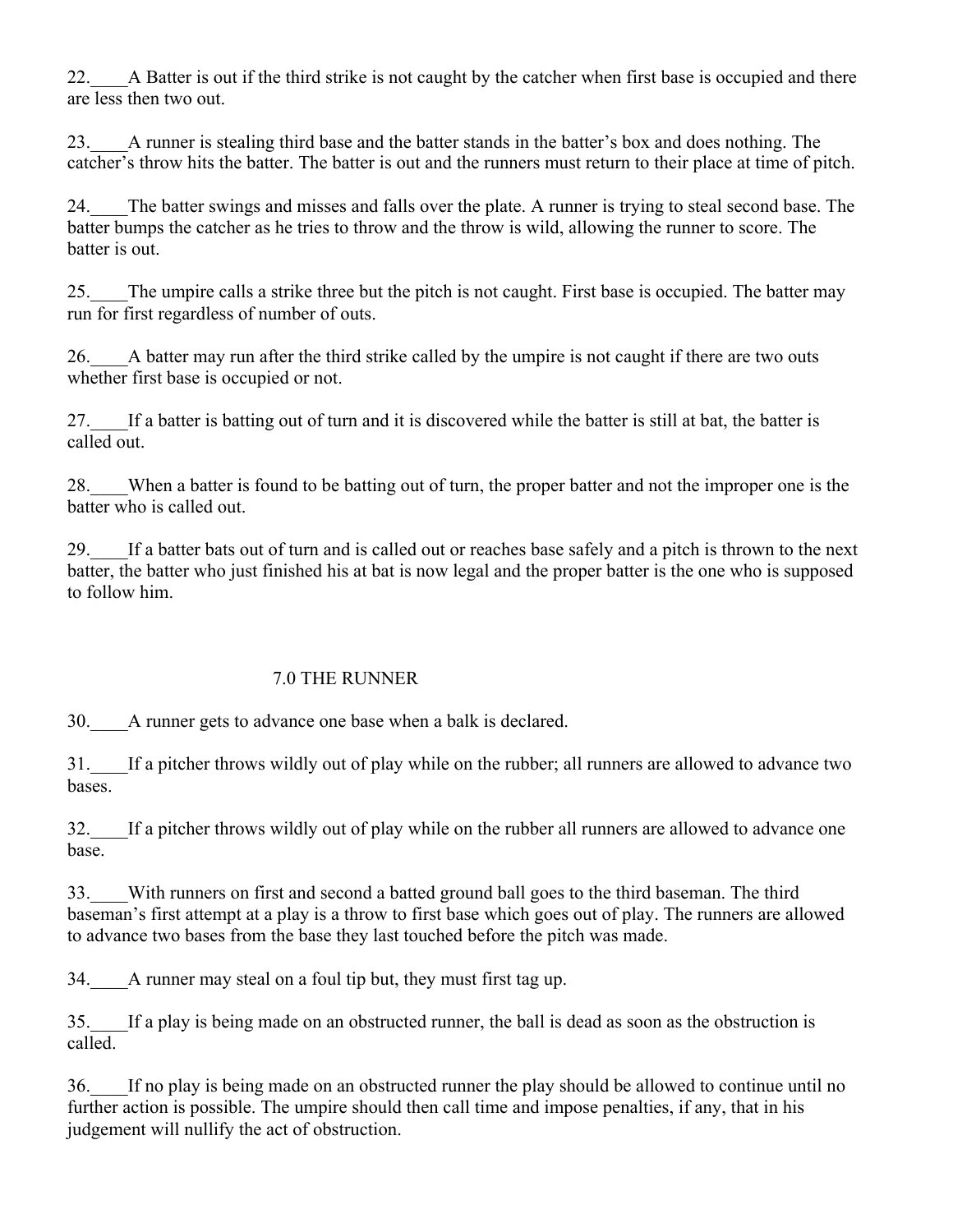37.\_\_\_\_If a runner has been put out and interferes with a fielders attempt to put another runner the runner on which the play is being made should be called out.

#### 8.0 THE PITCHER

For your information a pitcher's pivot foot is the foot on the same side of their body as the arm they throw with. For example a right handed pitcher's foot is his right foot.

38. A pitcher can use the set position any time he wants.

39. In the wind up position the pitcher must have both feet on the rubber.

40. In the set position, the pitcher may have only part of his foot in contact with the rubber.

41.\_\_\_\_If a pitcher is in contact with the rubber and fakes a throw to first base this is a legal play.

42.\_\_\_\_If there are runners on base and the pitcher starts to pitch and then stops this is a do over.

43. The pitcher must step off of the pitchers plate to throw to first base.

44. A quick pitch is a pitch delivered before the batter is reasonably settled in the batters box.

45.\_\_\_\_From the wind up position to properly disengage from the rubber the pitcher must first drop his hands to his sides and then step back with his pivot foot.

46.\_\_\_\_From the set position with runners on base the pitcher is not required to come to a stop before delivering the pitch.

47.\_\_\_\_It is a balk when the pitcher is on the rubber and drops the ball and the ball does not cross a foul line.

48.\_\_\_\_A manager's trip to the mound is considered to have ended once he leaves an 18 foot circle surrounding the pitcher.

49. A manager is allowed to make two trips to the mound during one batter's at bat.

50.\_\_\_\_A manager may make only two trips to the mound to visit the same pitcher during one inning. After the second trip he must replace the pitcher.

## Multiple Choice

- 51. The following personnel are not required to wear an approved batting helmet:
	- a. Non-Adult Bat/Ball shaggers.
	- b. On deck batter.
	- c. Player occupying a coaching box.
	- d. All of the above must wear an approved batting helmet.
- 52. The following bat is not required to have a safety grip:
	- a. Aluminum.
	- b. Composite.
	- c. Wood.
	- d. All of the above bats must have a safety grip.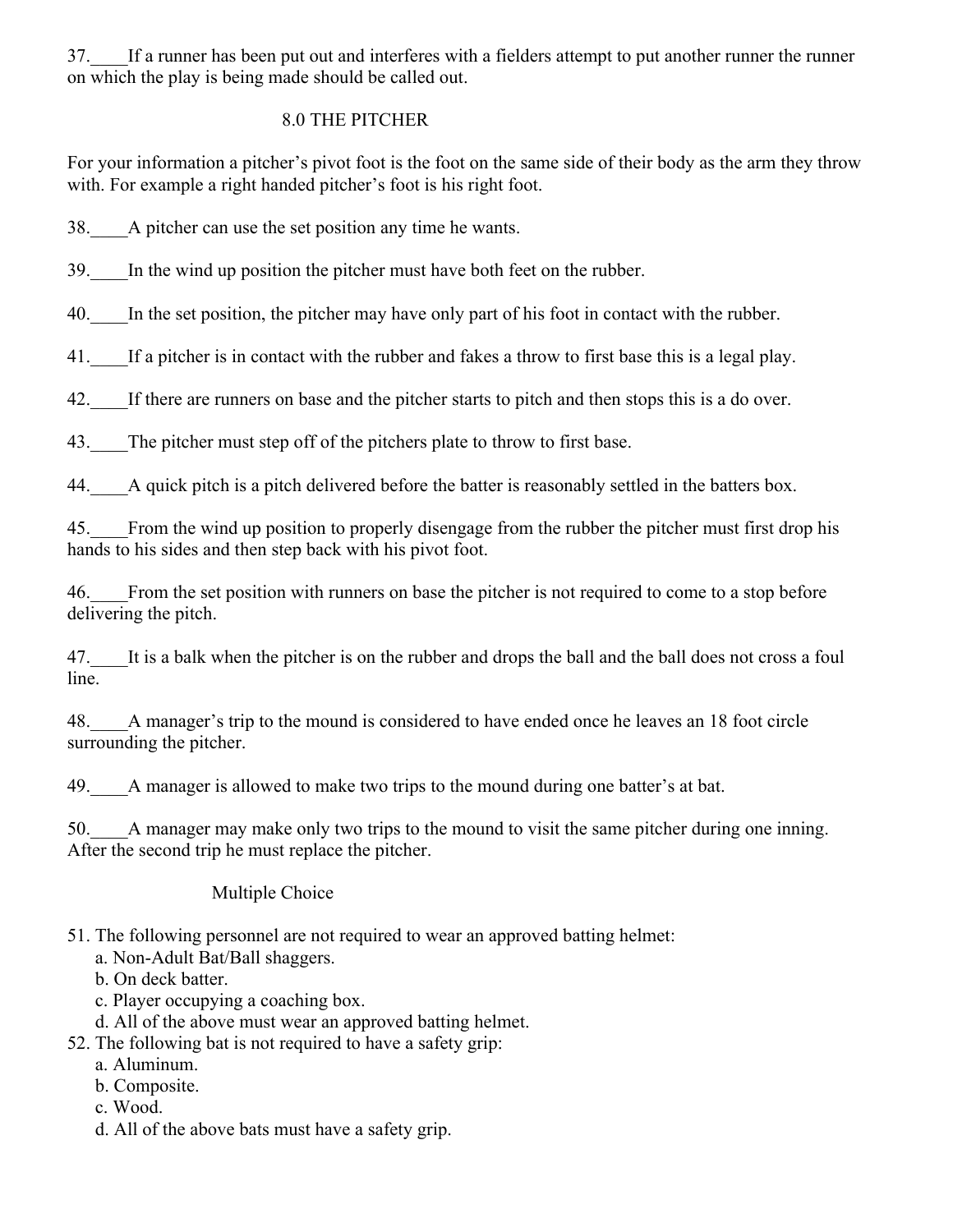53. The following slides are illegal:

a. A head first slide.

b. A slide beyond the base that alters the play of the fielder.

c. A slide to the side of the base away from the fielder on the force-play situation.

d. All of the above

54. which of the following is true with regard to the offensive teams; coaches.

a. The third base coaches' box must be occupied; the first base box being occupied is optional.

 b. If a player falls down rounding third base the coach may help him to his feet, but the coach cannot push him to the next or pull him back to third.

c. A coach restricted to the bench cannot attend to a player who becomes ill or injured.

d. None of the above

### 55. If a defensive player creates malicious contact on a runner:

a. The ball is delayed dead.

b. The defensive player is ejected.

 c. The umpire will as a penalty for the infraction award the affected runner and all other runners' one base.

d. All the above.

### 56. Which of the following causes an immediate dead ball?

a. A balk.

- b. A fielder carries a live ball across the dead ball line
- c. A batter enters the batters box with an illegal bat.
- d. All of the above

57. With one out and bases loaded, the third baseman intentionally drops a high pop fly that he camped underneath on the infield grass. A double play is then attempted, third to second even though all of the runners stayed on their respective bases.

a. Call an infield fly and let the ball remain live. There are two outs at the end of the play.

- b. The play stands and the inning is over
- c. The ball is dead and the batter is declared out.
- d. The ball is dead and the runners are advanced one base.

58. U1 before he puts the ball into play must ensure that:

- a. The pitcher is legally holding the ball and has engaged the pitcher's plate.
- b. The catcher is in a proper position in the catcher's box.
- c. The batter is in the box
- d. All of the above
- e. Both A and B

59. When Jones replaces Smith to pitch in the middle of the fifth inning, he is entitled to:

- a. Five warm-up throws.
- b. Seven warm-up throws.
- c. Eight warm-up throws.
- d. None, he should be ready to go.

60. With the bases empty, F1 drops the ball during his delivery. The ball rolls to a stop in front of the plate. Being the plate umpire you will:

- a. Declare a balk.
- b. Add a ball to the batter's count.
- c. Declare a no pitch and start again.
- d. Issue a warning for F1 for unsporting behavior.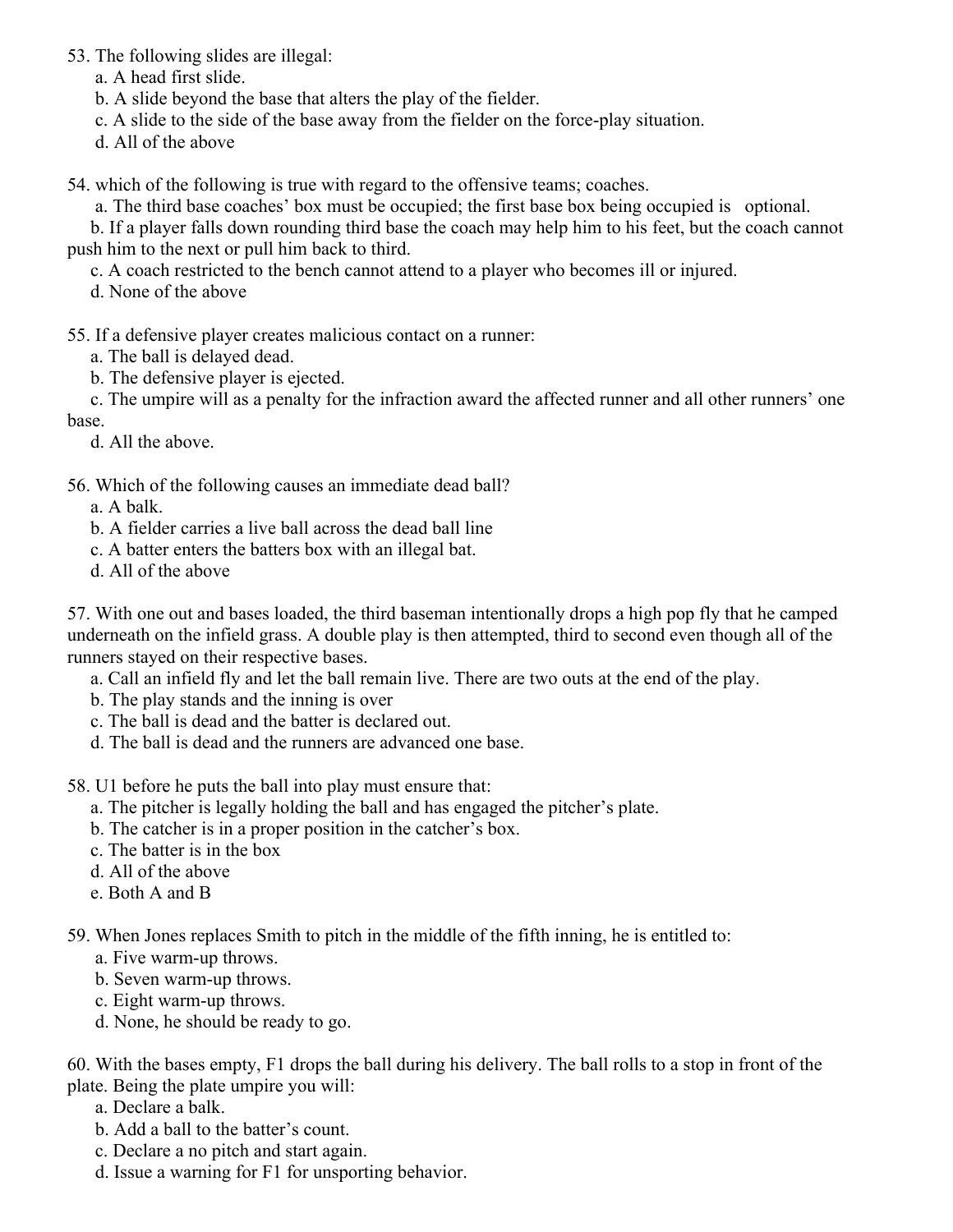61. With a runner on base, F1 is in the set position. Before making any movement to become set, he turns his shoulders to check the runner. This is a:

a. Balk.

- b. Legal move.
- c. Illegal if he didn't do it with every runner.
- d. Legal, but he can only check the runner before he takes his sign.
- 62. While in the windup position, a pitcher may:
	- a. Throw to an occupied base provided he first steps toward that base.
	- b. Come to a complete and discernible stop at the top of his arm rotation.
	- c. Stand with his non-pivot foot in front of the front edge of the pitcher's plate.
	- d. None of the above.

63. B1 squares to bunt but simply holds the bat still in the strike zone without offering or attempting to contact the ball. The pitch is outside the strike zone.U1 will call the pitch a:

- a. Ball
- b. Strike.
- c. Dead ball.
- d. Wild pitch.
- 64. R1 is obstructed by F3 while returning to first base on a pickoff throw by F1. U1 will award R1:
	- a. First base.
	- b. Second base.

65. A runner is always out when he:

- a. Initiates malicious contact.
- b. Runs more than 3 feet out of the baseline.
- c. Is passed by a following runner.
- d. All of the above.

66. Each runner is awarded two bases when:

- a. The pitcher throws a wild pitch into dead-ball territory.
- b. A player throws his gloves at  $-$  but does not hit  $-$  a thrown ball.
- c. A catcher stops a pitch deflected off his shin guards by placing his mask on the ball.
- d. None of the above.

67. The bases are loaded when the batter takes ball four. The pitch bounces off the plate and into an unoccupied media area. Awarded bases will be:

a. All runners will move two bases – one base for the base on balls and one base for the ball entering a dead ball area.

b. Each runner, including the batter is awarded one base.

c. The batter and the runners are awarded one base for the walk and the runners are awarded an additional base for the ball entering a dead-ball area.

d. The ball stays live; it is just an awarded walk to the batter.

68. R1 is on third, R2 on second, and R3 on first with two outs. B6's double sends all runners home. B6 is thrown out at third and the defense legally and properly appeals. B6 misses first base. How many runs will count?

- a. 0
- b. 1
- c. 2
- d. 3